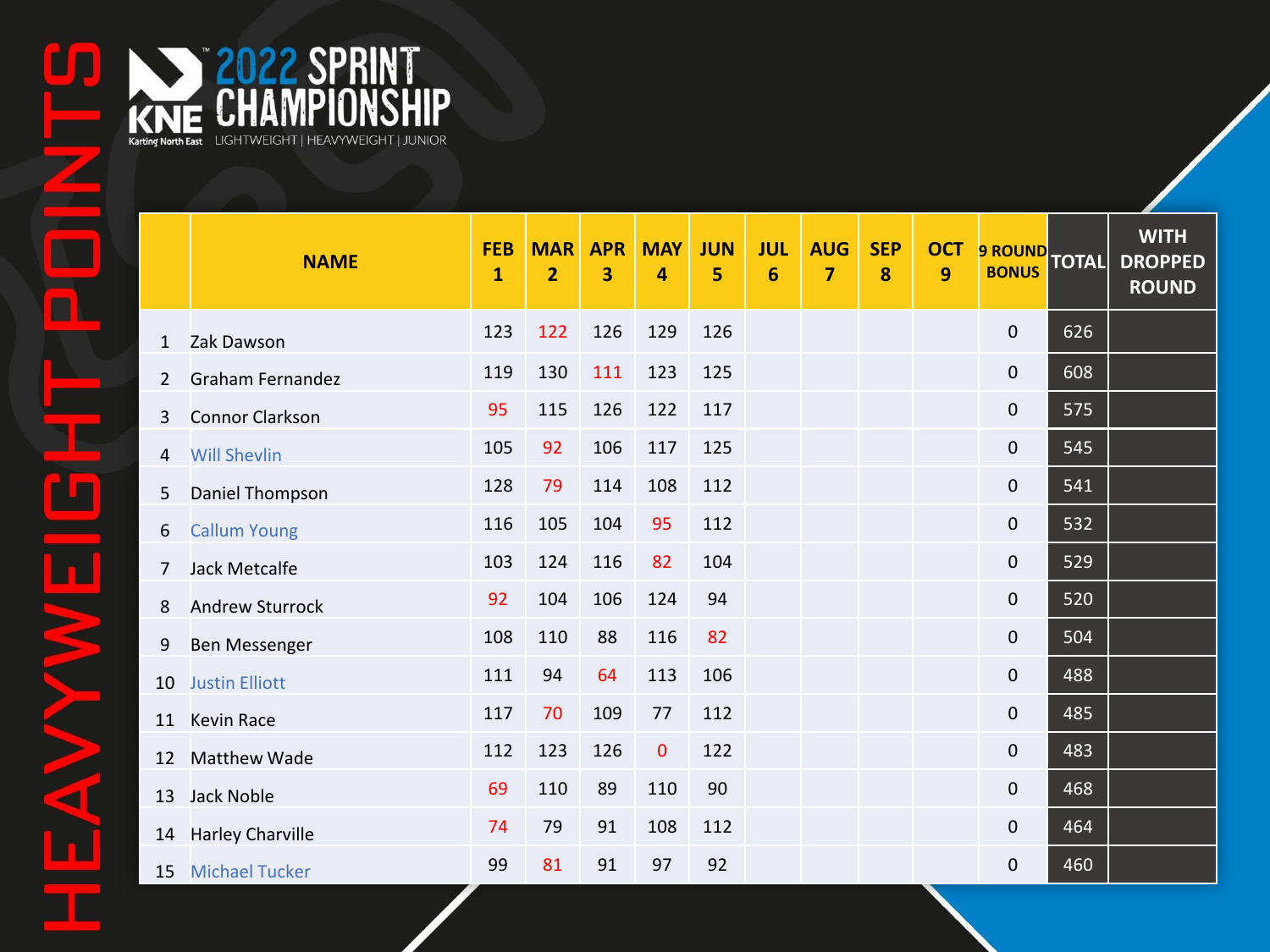|                          | <b>NAME</b>           | <b>FEB</b><br>$\mathbf{1}$ | <b>MAR</b><br>$\overline{2}$ | <b>APR</b><br>3 | <b>MAY</b><br>4 | <b>JUN</b><br>5 | <b>JUL</b><br>6 | <b>AUG</b><br>$\overline{7}$ | <b>SEP</b><br>8 | <b>OCT</b><br>9 | 9 ROUND TOTAL       |     | <b>WITH</b><br><b>DROPPED</b><br><b>ROUND</b> |
|--------------------------|-----------------------|----------------------------|------------------------------|-----------------|-----------------|-----------------|-----------------|------------------------------|-----------------|-----------------|---------------------|-----|-----------------------------------------------|
| 16                       | <b>Andrew Laister</b> | 83                         | 108                          | 80              | 85              | 80              |                 |                              |                 |                 | $\mathbf 0$         | 436 |                                               |
| 17                       | Philip Cobb           | 83                         | 94                           | 98              | 78              | 82              |                 |                              |                 |                 | $\mathbf 0$         | 435 |                                               |
| 18                       | Dan Hunter            | 84                         | 87                           | 73              | 89              | 94              |                 |                              |                 |                 | $\mathbf 0$         | 427 |                                               |
| 19                       | Dan Shipley           | 41                         | 90                           | 118             | 93              | 82              |                 |                              |                 |                 | $\mathbf 0$         | 424 |                                               |
| 20                       | <b>Jake Fairbairn</b> | 44                         | 65                           | 99              | 96              | 108             |                 |                              |                 |                 | $\overline{0}$      | 412 |                                               |
| 21                       | Johnathan Ward        | 80                         | 86                           | $77$            | 83              | 71              |                 |                              |                 |                 | $\mathsf{O}\xspace$ | 397 |                                               |
| 22                       | <b>Wesley Carr</b>    | 96                         | 88                           | 120             | $\mathbf 0$     | 87              |                 |                              |                 |                 | $\mathbf 0$         | 391 |                                               |
| $\overline{\phantom{a}}$ | <b>Kyle Shorey</b>    | 103                        | 113                          | 76              | $\pmb{0}$       | 99              |                 |                              |                 |                 | $\pmb{0}$           | 391 |                                               |
| 24                       | <b>Bryan Young</b>    | 76                         | 92                           | 73              | 78              | 63              |                 |                              |                 |                 | $\mathbf 0$         | 382 |                                               |
| 25                       | <b>Ewan Clark</b>     | 50                         | 77                           | 73              | 89              | 73              |                 |                              |                 |                 | $\mathbf 0$         | 362 |                                               |
| 26                       | Chris O'Connell       | 92                         | 0                            | 92              | 80              | 86              |                 |                              |                 |                 | $\mathbf 0$         | 350 |                                               |
| 27                       | <b>James Chaffe</b>   | 60                         | 44                           | 57              | 74              | 95              |                 |                              |                 |                 | $\mathbf 0$         | 330 |                                               |
| $\overline{\phantom{a}}$ | <b>Mark Steele</b>    | 77                         | 52                           | $\bf{0}$        | 97              | 104             |                 |                              |                 |                 | $\mathbf 0$         | 330 |                                               |
| 29                       | Phil Jefferson        | 93                         | 80                           | 86              | $\pmb{0}$       | 61              |                 |                              |                 |                 | $\mathbf 0$         | 320 |                                               |
| 30                       | <b>Chris Fuller</b>   | 82                         | 104                          | $\mathbf{0}$    | 109             | $\mathbf 0$     |                 |                              |                 |                 | 0                   | 295 |                                               |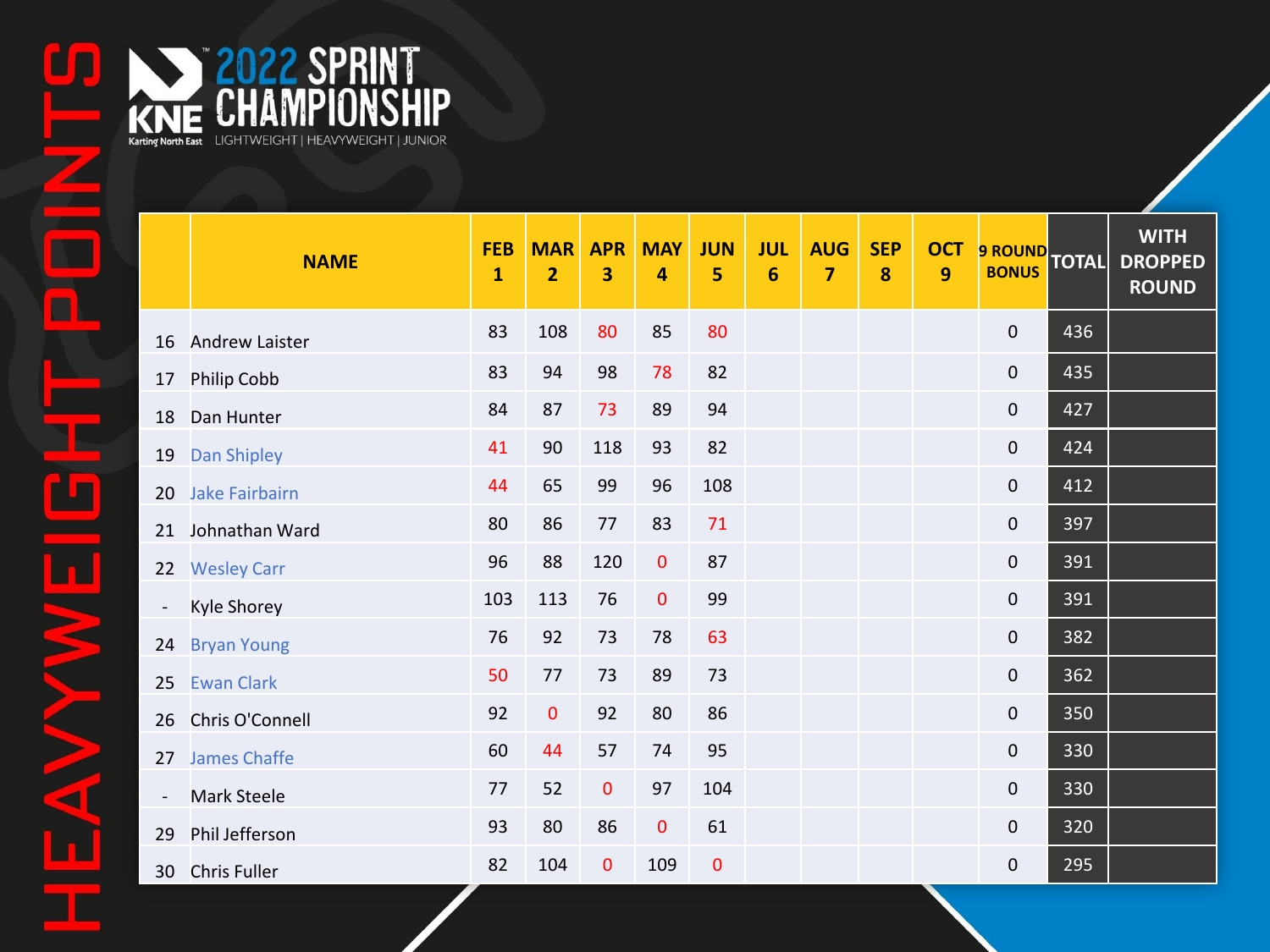KNE CHAMPIONSHIP

KNE CHAMPIONSHIP

|    | <b>NAME</b>               | <b>FEB</b><br>$\mathbf{1}$ | <b>MAR</b><br>$\overline{2}$ | <b>APR</b><br>3 | <b>MAY</b><br>4 | <b>JUN</b><br>5 | <b>JUL</b><br>6 | <b>AUG</b><br>7 | <b>SEP</b><br>8 | <b>OCT</b><br>$\overline{9}$ | 9 ROUND TOTAL       |     | <b>WITH</b><br><b>DROPPED</b><br><b>ROUND</b> |
|----|---------------------------|----------------------------|------------------------------|-----------------|-----------------|-----------------|-----------------|-----------------|-----------------|------------------------------|---------------------|-----|-----------------------------------------------|
| 31 | <b>David Vickers</b>      | 54                         | 55                           | 100             | 73              | $\pmb{0}$       |                 |                 |                 |                              | $\mathbf 0$         | 282 |                                               |
| 32 | <b>Christopher Smith</b>  | 54                         | 35                           | 57              | 55              | 74              |                 |                 |                 |                              | $\mathbf 0$         | 275 |                                               |
| 33 | <b>Jacob Templeman</b>    | $\mathbf 0$                | 119                          | 88              | 66              | $\pmb{0}$       |                 |                 |                 |                              | $\pmb{0}$           | 273 |                                               |
| 34 | <b>Tim Parsons</b>        | $\pmb{0}$                  | 51                           | 92              | 109             | $\pmb{0}$       |                 |                 |                 |                              | $\mathsf{O}\xspace$ | 252 |                                               |
| 35 | <b>Stephen Burrows</b>    | 71                         | 47                           | 59              | $\pmb{0}$       | 66              |                 |                 |                 |                              | $\mathsf{O}\xspace$ | 243 |                                               |
| 36 | Jeremy Demeyre            | 44                         | 28                           | 47              | 55              | 54              |                 |                 |                 |                              | $\mathsf{O}\xspace$ | 228 |                                               |
| 37 | <b>Kieran Guare</b>       | 31                         | 35                           | 46              | 45              | 56              |                 |                 |                 |                              | $\pmb{0}$           | 213 |                                               |
| 38 | <b>Tom Bunten</b>         | 66                         | 0                            | $\mathbf{0}$    | 64              | 78              |                 |                 |                 |                              | $\mathbf 0$         | 208 |                                               |
| 39 | <b>Khallum Sulkiewicz</b> | $\mathbf 0$                | 43                           | 64              | 88              | $\pmb{0}$       |                 |                 |                 |                              | $\mathsf{O}\xspace$ | 195 |                                               |
| 40 | <b>Gary Sulkiewicz</b>    | $\mathbf 0$                | 58                           | 70              | 60              | $\mathbf 0$     |                 |                 |                 |                              | $\mathbf 0$         | 188 |                                               |
| 41 | Kevin Westphal            | 125                        | 0                            | 60              | $\bf{0}$        | $\pmb{0}$       |                 |                 |                 |                              | $\mathsf{O}\xspace$ | 185 |                                               |
| 42 | lan Lynch                 | 20                         | 22                           | 46              | 46              | 50              |                 |                 |                 |                              | $\mathbf 0$         | 184 |                                               |
| 43 | lan Sykes                 | 15                         | 18                           | 41              | 46              | 48              |                 |                 |                 |                              | $\mathsf{O}\xspace$ | 168 |                                               |
| 44 | Jack Steele               | 44                         | 46                           | $\mathbf{0}$    | 76              | $\mathbf 0$     |                 |                 |                 |                              | $\mathsf{O}\xspace$ | 166 |                                               |
| 45 | John Paragon              | 107                        | 49                           | $\mathbf{0}$    | $\mathbf 0$     | $\mathbf 0$     |                 |                 |                 |                              | $\mathbf 0$         | 156 |                                               |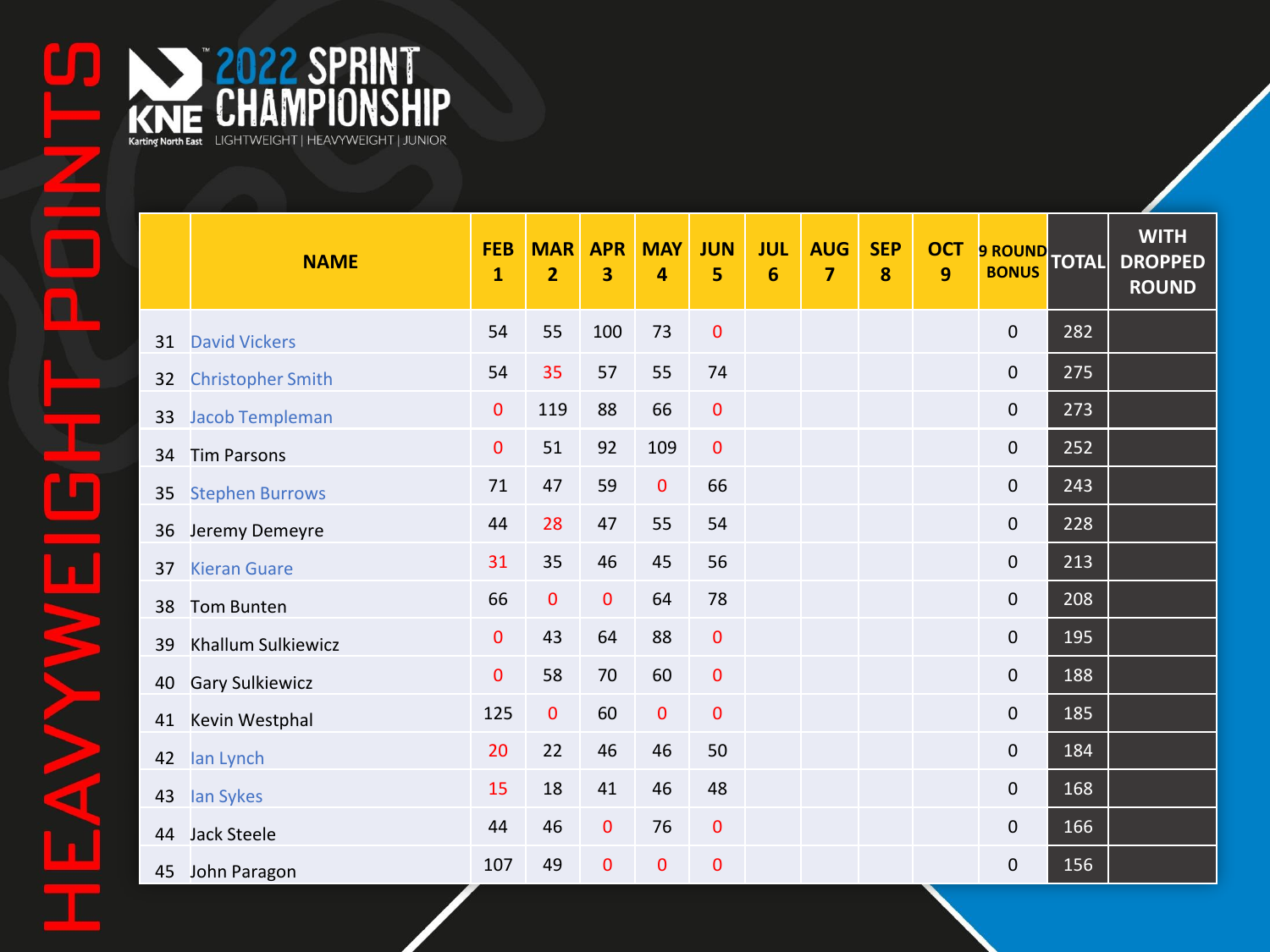|    | <b>NAME</b>              | <b>FEB</b><br>$\mathbf{1}$ | <b>MAR</b><br>$\overline{2}$ | <b>APR</b><br>3 | <b>MAY</b><br>4 | <b>JUN</b><br>5 | <b>JUL</b><br>$6\phantom{1}6$ | <b>AUG</b><br>$\overline{7}$ | <b>SEP</b><br>8 | <b>OCT</b><br>$\mathbf{9}$ | 9 ROUND TOTAL       |        | <b>WITH</b><br><b>DROPPED</b><br><b>ROUND</b> |
|----|--------------------------|----------------------------|------------------------------|-----------------|-----------------|-----------------|-------------------------------|------------------------------|-----------------|----------------------------|---------------------|--------|-----------------------------------------------|
|    | 46 Joseph Hines          | 19                         | 21                           | 46              | $\pmb{0}$       | 45              |                               |                              |                 |                            | $\pmb{0}$           | 131    |                                               |
| 47 | <b>Darren Stables</b>    | 58                         | 66                           | $\mathbf{0}$    | $\mathbf{0}$    | $\mathbf 0$     |                               |                              |                 |                            | $\mathbf 0$         | 124    |                                               |
| 48 | <b>Richard Naylor</b>    | 36                         | 34                           | $\mathbf{0}$    | 46              | $\mathbf 0$     |                               |                              |                 |                            | $\mathbf 0$         | 116    |                                               |
|    | <b>Chris Waugh</b>       | 30                         | 36                           | $\mathbf 0$     | 50              | $\mathbf{0}$    |                               |                              |                 |                            | $\mathsf{O}\xspace$ | 116    |                                               |
| 50 | Lee Cox                  | $\mathbf 0$                | 63                           | 46              | $\mathbf{0}$    | $\mathbf 0$     |                               |                              |                 |                            | $\mathsf{O}\xspace$ | 109    |                                               |
| 51 | Paul Lightfoot           | $\mathbf 0$                | $\mathbf{0}$                 | 48              | 60              | $\mathbf{0}$    |                               |                              |                 |                            | $\mathbf 0$         | 108    |                                               |
| 52 | <b>Martin Dillon</b>     | $\pmb{0}$                  | $\mathbf{0}$                 | 55              | $\mathbf{0}$    | 51              |                               |                              |                 |                            | $\mathbf 0$         | 106    |                                               |
| 53 | Jonathon Stores-dale     | 29                         | 25                           | $\mathbf{0}$    | $\mathbf{0}$    | 49              |                               |                              |                 |                            | $\mathbf 0$         | 103    |                                               |
|    | 54 Jean-Pierre Rodriguez | 94                         | $\mathbf 0$                  | $\mathbf 0$     | $\mathbf 0$     | $\mathbf 0$     |                               |                              |                 |                            | $\mathbf 0$         | 94     |                                               |
| 55 | <b>Cayle Simmons</b>     | 53                         | 37                           | $\mathbf{0}$    | $\mathbf{0}$    | $\mathbf 0$     |                               |                              |                 |                            | $\mathsf{O}\xspace$ | 90     |                                               |
| 56 | <b>Daniel Scott</b>      | 22                         | 23                           | 44              | $\mathbf 0$     | $\mathbf 0$     |                               |                              |                 |                            | $\mathbf 0$         | 89     |                                               |
| 57 | Michael Watts            | $\mathbf 0$                | 80                           | $\pmb{0}$       | $\pmb{0}$       | $\mathbf 0$     |                               |                              |                 |                            | $\mathbf 0$         | 80     |                                               |
|    | <b>Andrew Lawrence</b>   | $\mathbf 0$                | 80                           | $\mathbf{0}$    | $\mathbf 0$     | $\mathbf 0$     |                               |                              |                 |                            | $\mathsf{O}\xspace$ | 80     |                                               |
| 59 | <b>Keith White</b>       | 35                         | 36                           | $\pmb{0}$       | $\mathbf 0$     | $\pmb{0}$       |                               |                              |                 |                            | $\mathbf 0$         | $71\,$ |                                               |
|    | - Adam Bracken           | 0                          | 0                            | $\mathbf 0$     | 0               | 71              |                               |                              |                 |                            | 0                   | 71     |                                               |

KNE CHAMPIONSHIP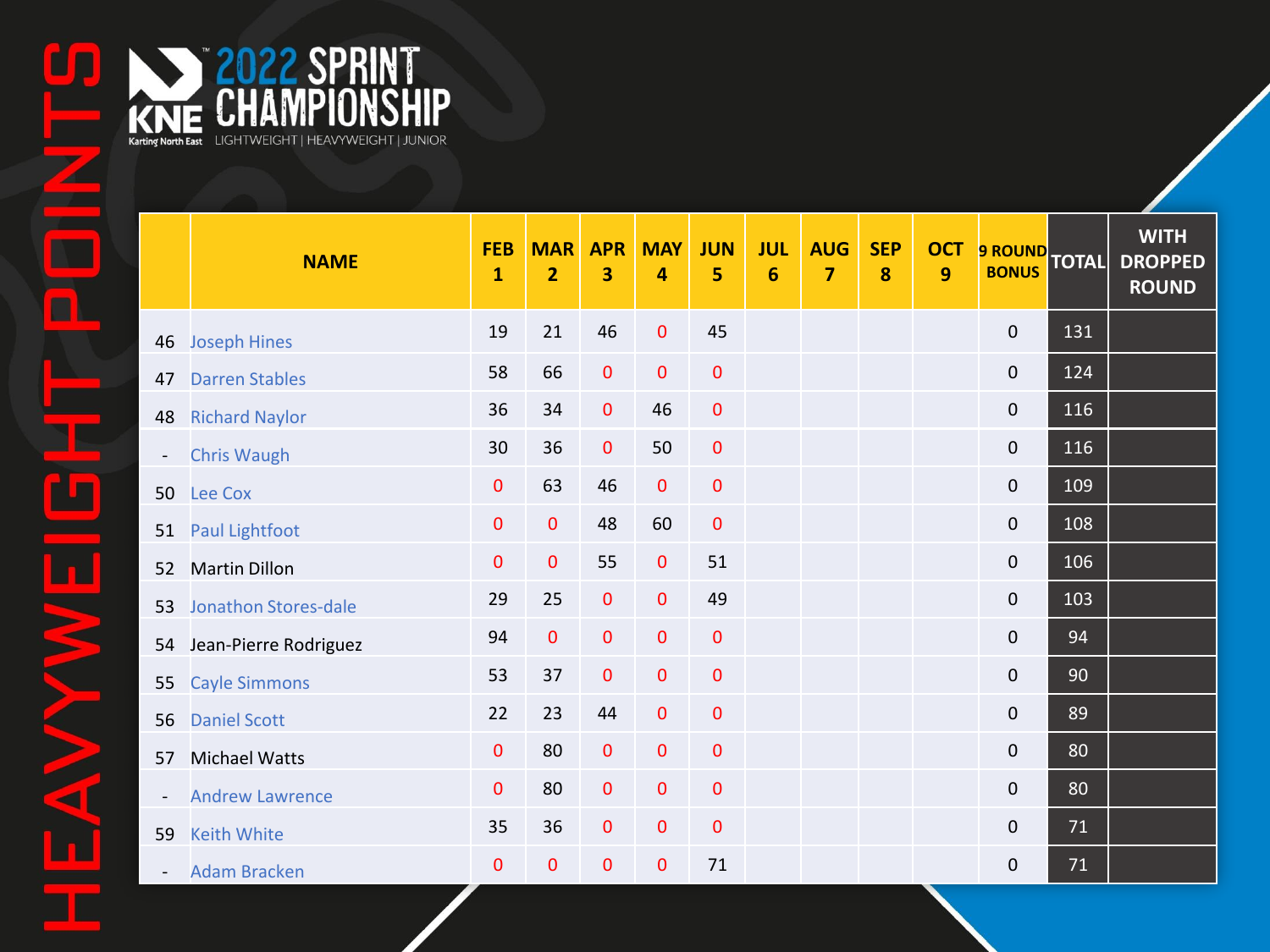|                          | <b>NAME</b>             | <b>FEB</b><br>$\mathbf{1}$ | <b>MAR</b><br>$\overline{2}$ | <b>APR</b><br>3 | <b>MAY</b><br>4 | <b>JUN</b><br>5 | <b>JUL</b><br>$6\phantom{1}6$ | <b>AUG</b><br>$\overline{7}$ | <b>SEP</b><br>8 | <b>OCT</b><br>$\boldsymbol{9}$ | 9 ROUND TOTAL    |    | <b>WITH</b><br><b>DROPPED</b><br><b>ROUND</b> |
|--------------------------|-------------------------|----------------------------|------------------------------|-----------------|-----------------|-----------------|-------------------------------|------------------------------|-----------------|--------------------------------|------------------|----|-----------------------------------------------|
|                          | 61 Jamie Mooney         | 63                         | $\bf{0}$                     | $\mathbf 0$     | $\pmb{0}$       | $\mathbf 0$     |                               |                              |                 |                                | $\pmb{0}$        | 63 |                                               |
| $\overline{\phantom{a}}$ | Dylan Coulson           | $\mathbf{0}$               | $\mathbf 0$                  | $\pmb{0}$       | $\mathbf 0$     | 63              |                               |                              |                 |                                | $\mathbf 0$      | 63 |                                               |
| 63                       | <b>Anthony Eke</b>      | 0                          | 62                           | $\bf{0}$        | $\mathbf{0}$    | $\mathbf 0$     |                               |                              |                 |                                | $\pmb{0}$        | 62 |                                               |
| 64                       | Percy Johnstone         | $\mathbf 0$                | $\mathbf{0}$                 | $\pmb{0}$       | 60              | $\mathbf 0$     |                               |                              |                 |                                | $\mathbf 0$      | 60 |                                               |
| 65                       | <b>Martin Riddell</b>   | $\mathbf 0$                | $\bf{0}$                     | $\pmb{0}$       | $\mathbf 0$     | 56              |                               |                              |                 |                                | $\boldsymbol{0}$ | 56 |                                               |
| 66                       | lan Wilson              | 51                         | $\mathbf{0}$                 | $\pmb{0}$       | $\mathbf 0$     | $\mathbf 0$     |                               |                              |                 |                                | $\mathbf 0$      | 51 |                                               |
| 67                       | Lee charlton            | 0                          | 50                           | $\pmb{0}$       | $\pmb{0}$       | $\pmb{0}$       |                               |                              |                 |                                | $\boldsymbol{0}$ | 50 |                                               |
| 68                       | <b>Craig Pinchbeck</b>  | $\mathbf 0$                | 0                            | $\pmb{0}$       | 48              | $\mathbf 0$     |                               |                              |                 |                                | $\mathbf 0$      | 48 |                                               |
| 69                       | Matt Howsman            | $\mathbf 0$                | 0                            | $\mathbf 0$     | $\mathbf 0$     | 43              |                               |                              |                 |                                | $\pmb{0}$        | 43 |                                               |
| 70                       | <b>Nathan Warren</b>    | 42                         | 0                            | $\mathbf 0$     | $\mathbf{0}$    | $\mathbf 0$     |                               |                              |                 |                                | $\mathbf 0$      | 42 |                                               |
|                          | 71 Sheldon Wilson       | $\mathbf 0$                | $\mathbf{0}$                 | $\pmb{0}$       | 41              | $\mathbf 0$     |                               |                              |                 |                                | $\mathbf 0$      | 41 |                                               |
| 72                       | <b>Craig Simmons</b>    | $\mathbf{0}$               | 34                           | $\pmb{0}$       | $\mathbf 0$     | $\mathbf 0$     |                               |                              |                 |                                | $\mathbf 0$      | 34 |                                               |
| 73                       | <b>Oliver Henderson</b> | 33                         | $\pmb{0}$                    | $\pmb{0}$       | $\pmb{0}$       | $\mathbf{0}$    |                               |                              |                 |                                | $\mathbf 0$      | 33 |                                               |
| 74                       | <b>Gordon Dundee</b>    | 32                         | 0                            | $\pmb{0}$       | $\pmb{0}$       | $\pmb{0}$       |                               |                              |                 |                                | $\mathbf 0$      | 32 |                                               |
|                          | 75 Robert Matthews      | 29                         | $\bf{0}$                     | $\mathbf 0$     | $\mathbf 0$     | $\pmb{0}$       |                               |                              |                 |                                | $\mathbf 0$      | 29 |                                               |

KNE CHAMPIONSHIP